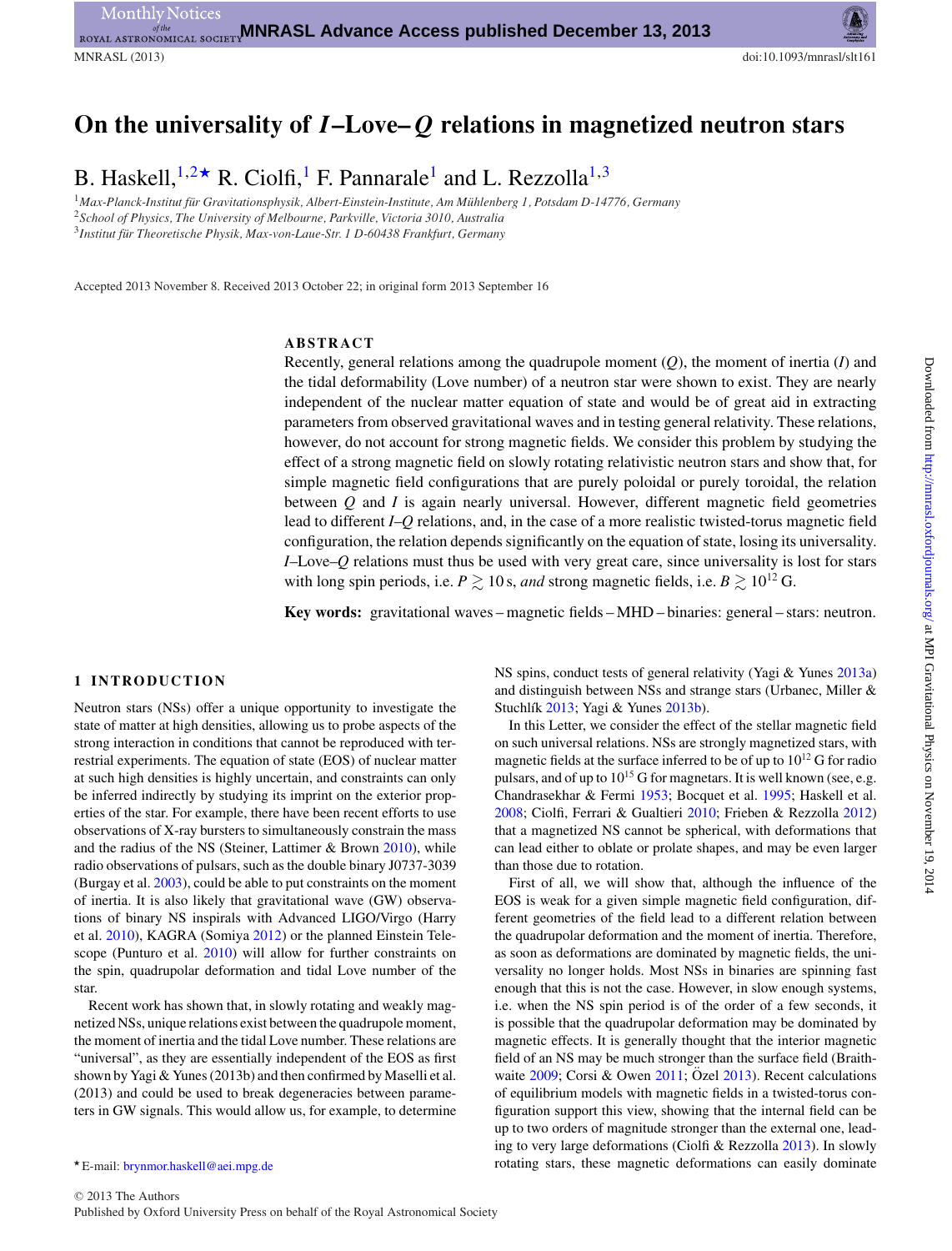the quadrupole. Moreover, for twisted-torus configurations, the *I*–*Q* relation depends on the EOS, further invalidating the universality.

As a result, the 'universal' relations found by Yagi & Yunes [\(2013b\)](#page-4-7) and extended by Maselli et al. [\(2013\)](#page-4-17) are not applicable to highly magnetized, slowly spinning NSs, for which they would lead to an erroneous determination of the GW parameters. On the other hand, measured deviations from the universal relations of Yagi & Yunes [\(2013b\)](#page-4-7) and Maselli et al. [\(2013\)](#page-4-17) may potentially be used to constrain the geometry of the NS internal magnetic field, which cannot be probed with standard electromagnetic observations.

## **2 FORMALISM**

We calculate the relation between the quadrupolar deformation of the star, *Q*, and its moment of inertia, *I*. We present our results in terms of the dimensionless quantities  $\overline{I} = I/M^3$  and  $\overline{Q} \equiv Q/(M^3 \chi^2)$ , where *M* is the mass of the star, and  $\chi \equiv J/M^2$ , *J* being the spin angular momentum of the star (Yagi & Yunes  $2013b$ .<sup>1</sup> Note that the quadrupolar deformation is the result of a rotational part,  $Q_r$ , and a magnetic part,  $Q_m$ , i.e.  $Q = Q_m + Q_r$ , but the normalization of *Q* assumes that the star is always rotating, i.e. that  $\chi \neq 0$ . Already for non-rotating models, however,  $Q_m \neq 0$  in the presence of a magnetic field, and the natural quantity to use to obtain a normalization would thus be the magnetic energy. For simplicity, and to easily compare with previous results, we will continue to define  $\overline{Q}$  as  $Q/(M^3 \chi^2)$ . Note that, for all practical purposes, the slowly rotating models considered here have essentially the same physical properties as the corresponding non-rotating ones.

In what follows, we briefly discuss the general-relativistic mathematical setups used for the calculation of  $\overline{Q}$  and  $\overline{I}$ , either within a perturbative approximation, or in a fully non-linear approach. To understand how a magnetic field can break the universality of the  $\overline{I}$  - $\overline{Q}$  scaling relations, however, it is instructive to first consider the much simpler Newtonian case. It is sufficient to consider the Newtonian results for a rotating polytropic star with polytropic index *n* = 1 and polytropic constant  $\kappa$  = 4.25 × 10<sup>4</sup> cm<sup>5</sup> g<sup>-1</sup> s<sup>2</sup> (Haskell et al. [2008\)](#page-4-10). At lowest order for a purely poloidal magnetic field, the scaling relation between the normalized quadrupole and moment of inertia is given by

$$
\bar{Q} \approx 4.9 \,\bar{I}^{1/2} + 10^{-3} \bar{I} \left(\frac{B_{\rm p}}{10^{12} \,\mathrm{G}}\right)^2 \left(\frac{P}{1 \,\mathrm{s}}\right)^2,\tag{1}
$$

where  $B_p$  is the field at the pole and *P* the rotation period. The first term in equation (1) is due to rotation (i.e.  $\alpha Q_r$ ), while the second one is due to the magnetization (i.e.  $\propto Q_m$ ). This term was not analysed by Yagi & Yunes [\(2013b\)](#page-4-7) and Maselli et al. [\(2013\)](#page-4-17). Similarly, for a purely toroidal field, the scaling relation is

$$
\bar{Q} \approx 4.9 \bar{I}^{1/2} - 3 \times 10^{-5} \bar{I} \left(\frac{\langle B \rangle}{10^{12} \,\mathrm{G}}\right)^2 \left(\frac{P}{1 \,\mathrm{s}}\right)^2,\tag{2}
$$

where  $\langle B \rangle$  is now the field averaged over the volume of the star.

Given the expressions in (1) and (2), we can make a number of remarks that will be valid also when considering the results in a general-relativistic framework. First, in the case of purely toroidal magnetic fields, the magnetic quadrupolar deformation is negative, thus corresponding to a prolate shape. Secondly, with this definition of  $\overline{Q}$  the results depend on the product  $B \times P$  and will thus be,

in general, 'non-universal', as this product will vary from system to system. We will thus investigate the effect of the EOS on the  $\overline{I}$  - $\overline{Q}$  scaling relation at fixed period *P*, and then study the effect of varying *P*. Finally, it is clear from the coefficients in (1) and (2) that the magnetic corrections are generally smaller than those associated with the rotation, and that magnetic effects will only dominate for long rotation periods and strong magnetic fields. Hereafter, we will focus on the  $\overline{I} - \overline{Q}$  relation, since the corrections on the Love number would be of higher order and no formulation of the Love number for magnetized and rotating objects has been derived yet. It is clear, however, that a loss of universality in the  $\overline{I} - \overline{Q}$  relation implies a loss of universality also in terms of the Love number.

Let us now consider stellar equilibria in full general relativity, but with magnetic fields that are either purely poloidal or purely toroidal. Configurations of this type have been extensively studied in the past (Bocquet et al. [1995;](#page-4-9) Cardall, Prakash & Lattimer [2001;](#page-4-20) Kiuchi & Yoshida [2008;](#page-4-21) Frieben & Rezzolla [2012\)](#page-4-12). Equilibrium models even with ultrastrong magnetic fields can be readily computed via the publicly available LORENE library,<sup>2</sup> and we refer to Bocquet et al. [\(1995\)](#page-4-9) (MAGSTAR code) and Frieben & Rezzolla [\(2012\)](#page-4-12) for details on the numerical implementation in the case of purely poloidal and purely toroidal configurations, respectively. Although fully non-linear and simpler to compute, these purely poloidal or purely toroidal configurations are known to be dynamically unsta-ble on an Alfvén time-scale (Markey & Tayler [1973\)](#page-4-22). Furthermore, the occurrence of this instability has been verified in a number of recent non-linear general-relativistic simulations (Ciolfi et al. [2011;](#page-4-23) Kiuchi, Yoshida & Shibata [2011;](#page-4-24) Lasky et al. [2011;](#page-4-25) Ciolfi & Rezzolla [2012;](#page-4-26) Lasky, Zink & Kokkotas [2012\)](#page-4-27).

Let us thus consider a more realistic field topology, the so-called twisted-torus. In these configurations, the magnetic field has both poloidal and toroidal components, with the toroidal being possibly much stronger than the poloidal surface field. No general-relativistic solution has yet been found for this configuration in a fully nonlinear setup. Nevertheless, twisted-torus configurations have been explored extensively in recent years, either in Newtonian non-linear equilibria (Tomimura & Eriguchi [2005;](#page-4-28) Yoshida & Eriguchi [2006;](#page-4-29) Lander & Jones [2009\)](#page-4-30), or within general-relativistic perturbative approaches (Ciolfi et al. [2009,](#page-4-31) [2010;](#page-4-11) Ciolfi & Rezzolla [2013\)](#page-4-16). Following the latter approach, we consider the magnetic field as a perturbation on a background equilibrium solution of a non-rotating star with an EOS  $p = p(e)$ , where p is the pressure and e the energy density. Note that using non-rotating background models is a good approximation for rotation periods  $P \gtrsim 10$  s if the surface magnetic fields are  $\geq 10^{12}$  G. More precisely, we find that  $Q = Q_r$  for fully relativistic rotating stars with  $P \sim 10$  s and  $B = 0$  is comparable to  $Q = Q_m$  for a twisted-torus configuration with  $B_p \sim 10^{12}$  G; these can be taken as the critical periods and magnetic fields such that *Q*<sup>r</sup> ∼ *Q*<sup>m</sup> for our twisted-torus configurations.

The azimuthal component of the vector potential  $A_{\phi} = \psi(r, \theta)$ must satisfy the Grad–Shafranov equation

$$
\frac{e^{-\lambda}}{4\pi} \left[ \partial_r^2 \psi + \frac{\partial_r v - \partial_r \lambda}{2} \partial_r \psi \right] + \frac{(\partial_\theta^2 \psi - \cot \theta \partial_\theta \psi)}{4\pi r^2} \n= -\frac{e^{-v}}{4\pi} \beta \frac{d\beta}{dy} - F(e + p)r^2 \sin^2 \theta,
$$
\n(3)

where the metric functions  $v(r)$  and  $\lambda(r)$  are determined from the background solution, while  $\beta(\psi)$  and  $F(\psi)$  are two arbitrary

<sup>&</sup>lt;sup>1</sup> Different dimensionless normalizations are also possible, e.g. in terms of  $I/(MR^2)$  (Lattimer & Prakash [2001;](#page-4-18) Bejger & Haensel [2002;](#page-4-19) Urbanec et al. [2013\)](#page-4-6).

<sup>2</sup> http://www.lorene.obspm.fr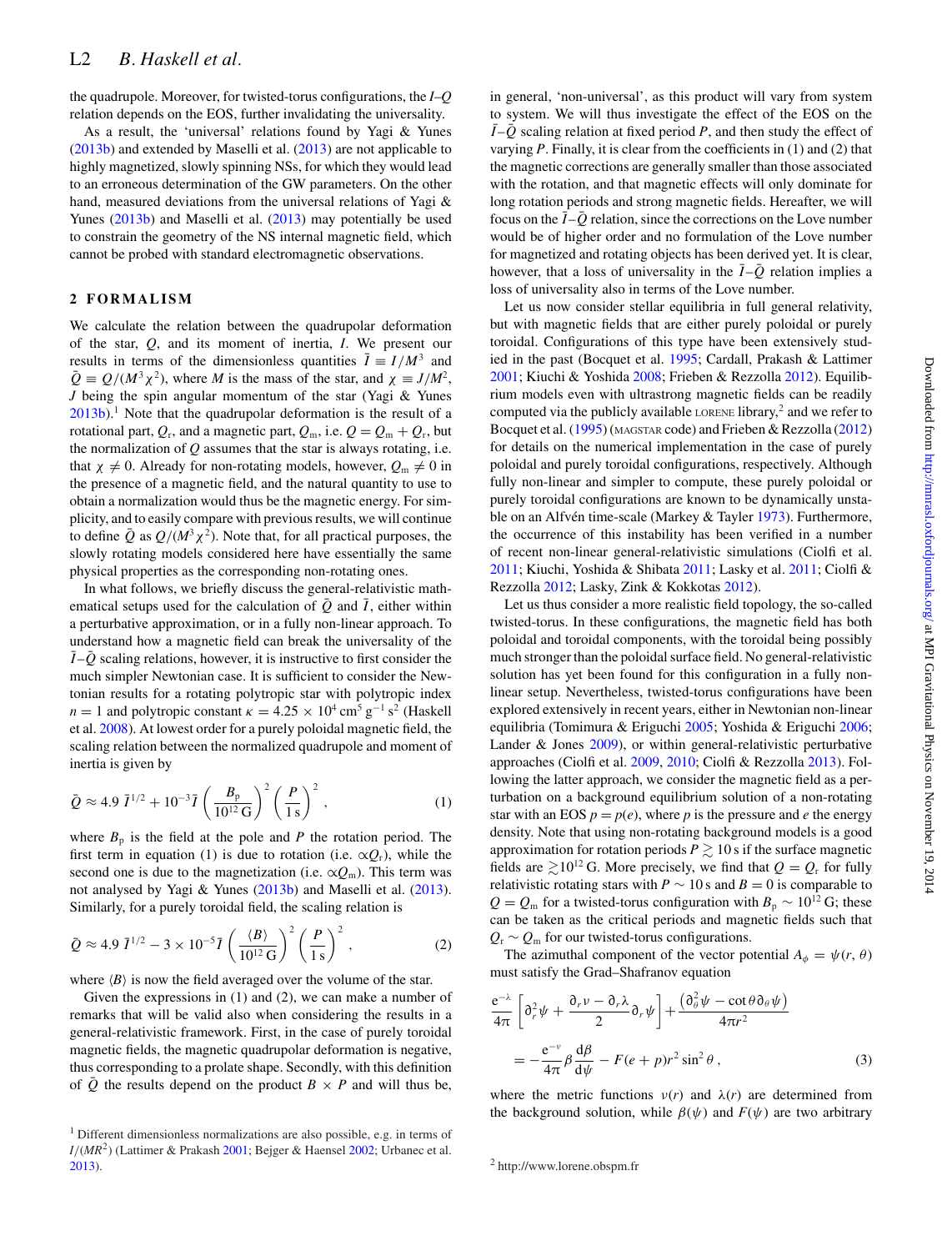functions that determine the field geometry ( $r$  and  $\theta$  are spherical coordinates). Once a solution for  $\psi$  is found by assuming regularity at the centre of the star and matching to the external vacuum solution (taken to be dipolar for simplicity, i.e.  $\psi(r, \theta) = -a_1(r) \sin^2 \theta$ ), the magnetic field components are obtained by taking the curl of the vector potential  $A^i$ . To study twisted-torus configurations in which the toroidal magnetic field can be comparable to or stronger than the poloidal surface field, we consider the form suggested by Ciolfi & Rezzolla [\(2013\)](#page-4-16) for the trial functions, i.e.

$$
\beta(\psi) = \zeta_0 \psi(|\psi/\bar{\psi}| - 1) \Theta(|\psi/\bar{\psi}| - 1), \tag{4}
$$

$$
F(\psi) = c_0 \left[ (1 - |\psi/\bar{\psi}|)^4 \Theta(1 - |\psi/\bar{\psi}|) - \bar{k} \right],
$$
 (5)

where  $\zeta_0$ ,  $c_0$  and  $\bar{k}$  are constants,  $\bar{\psi}$  is the value of  $\psi$  on the last closed-field line (tangent to the surface) and  $\Theta(x)$  is the Heaviside step function. Once the magnetic field configuration is determined, the new equilibrium configuration is found by perturbing the continuity equation  $\nabla_{\mu}(nu^{\mu}) = 0$  and the relativistic equations of hydrostatic equilibrium in the presence of electromagnetic fields

$$
(e+p)u^{\nu}\nabla_{\nu}u_{\mu}+\partial_{\mu}p+u_{\mu}u^{\nu}\partial_{\nu}p=\frac{F_{\mu\nu}\nabla_{\alpha}F^{\nu\alpha}}{4\pi}\,,\qquad (6)
$$

where  $F_{\mu\nu} = \partial_{\nu}A_{\mu} - \partial_{\mu}A_{\nu}$  is the Maxwell tensor, such that  $F_{\mu\nu}u^{\nu} = 0$ , and  $\nabla$  denotes covariant derivatives with respect to the background metric. *I* and *Q* are then determined by matching the interior solution to the exterior metric of a slowly rotating star.

## **3 MAGNETIC DEFORMATIONS**

#### **3.1 Purely poloidal and purely toroidal configurations**

We start our analysis by examining the case of an NS endowed with a purely poloidal magnetic field. As mentioned above, such a configuration is known to be unstable, but represents an adequate first step towards examining the more realistic twisted-torus configurations. We impose the field configuration using the prescription by Bocquet et al. [\(1995\)](#page-4-9) and calculate the quadrupolar distortion of the star using the LORENE library. In Fig. [1,](#page-2-0) we show the magnetically induced  $\bar{Q}_m$  as a function of  $\bar{I}$ , for  $B_p = 10^{12}$  G. The data refer to non-rotating models, but a period of  $P = 2\pi s$  was used in normalizing *Q*. The results reported refer to a polytropic EOS with *n* = 1 and  $\kappa$  = 14.6 × 10<sup>4</sup> cm<sup>5</sup> g<sup>-1</sup> s<sup>2</sup>, and to four realistic EOSs of cold nuclear matter, namely the APR EOS (Akmal, Pandharipande & Ravenhall [1998\)](#page-4-32), the BBB2 EOS (Baldo, Bombaci & Burgio [1997\)](#page-4-33), the GNH3 EOS (Glendenning [1985\)](#page-4-34) and the SLy4 EOS (Douchin & Haensel [2001\)](#page-4-35). In this case, all the deformations lead to  $\bar{Q}_{\rm m} > 0$ , i.e. to an oblate shape, and it is easy to see that once the magnetic field configuration is fixed, the relation between  $\bar{I}$  and  $\overline{Q}$  is fairly 'universal' and depends only weakly on the EOS (the larger differences for the polytrope are mostly due to its inaccurate treatment of densities close to the crust).

A similar result holds in Fig. [1,](#page-2-0) when we consider purely toroidal magnetic fields calculated using the prescription of Frieben & Rez-zolla [\(2012\)](#page-4-12) and fixing the average magnetic field to  $\langle B \rangle = 10^{12}$  G. In this case, all deformations lead to a prolate shape, i.e.  $\bar{Q}_{\text{m}} < 0$ , but, as for purely poloidal fields, the relation appears to be EOS independent (the inset provides a magnified view for prolate models). It is important to stress, however, that such universality only holds once the magnetic field configuration and strength are fixed. In general, different magnetic field strengths lead to curves with different slopes, depending on the product  $\langle B \rangle \times P$ .

<span id="page-2-0"></span> $0.06$ 

 $0.04$ 

 $\overline{\varphi}^{\text{E}}$  0.02

 $\overline{0}$ 

 $-0.02$ 



**Figure 1.** Dimensionless magnetically induced quadrupole deformation,  $\bar{Q}_m$ , as a function of the dimensionless moment of inertia,  $\bar{I}$ , for NSs with a purely poloidal magnetic field  $B_p = 10^{12}$  G (oblate configurations,  $\bar{Q}_m > 0$ ), and for NSs with a purely toroidal magnetic field  $\langle B \rangle = 10^{12}$  G (prolate configurations,  $\overline{Q}_m < 0$ ). The stellar mass for the APR EOS is shown in the upper *x*-axis as a reference; the models are non-rotating but  $P = 2\pi s$  was used for  $\bar{O}$ .

<span id="page-2-1"></span>

**Figure 2.** Relation between  $\overline{Q}$  and  $\overline{I}$  for a purely toroidal field with an internal field strength of  $\langle B \rangle = 10^{14}$  G, for various rotation rates and the BBB2 EOS. The stellar mass is shown in the upper *x*-axis. Note that the slope of the curve changes, increasing with the rotation rate as the star goes from being prolate to being oblate.

Th[e](#page-3-0) dependence on  $\langle B \rangle \times P$  is evident in Fig. [2,](#page-2-1) where the total quadrupole  $\overline{Q}$ , i.e. including rotational deformations, is shown as a function of  $\overline{I}$  for various rotation rates and an average magnetic field  $\langle B \rangle = 10^{14}$  G. Given the near universality of the results discussed previously, we restricted the analysis to the BBB2 EOS, but similar results hold for other EOSs. Note that as the rotation period *P* decreases from 4 s to <0.1 s, from bottom to top, the slope of the scaling relation increases as the star goes from being prolate to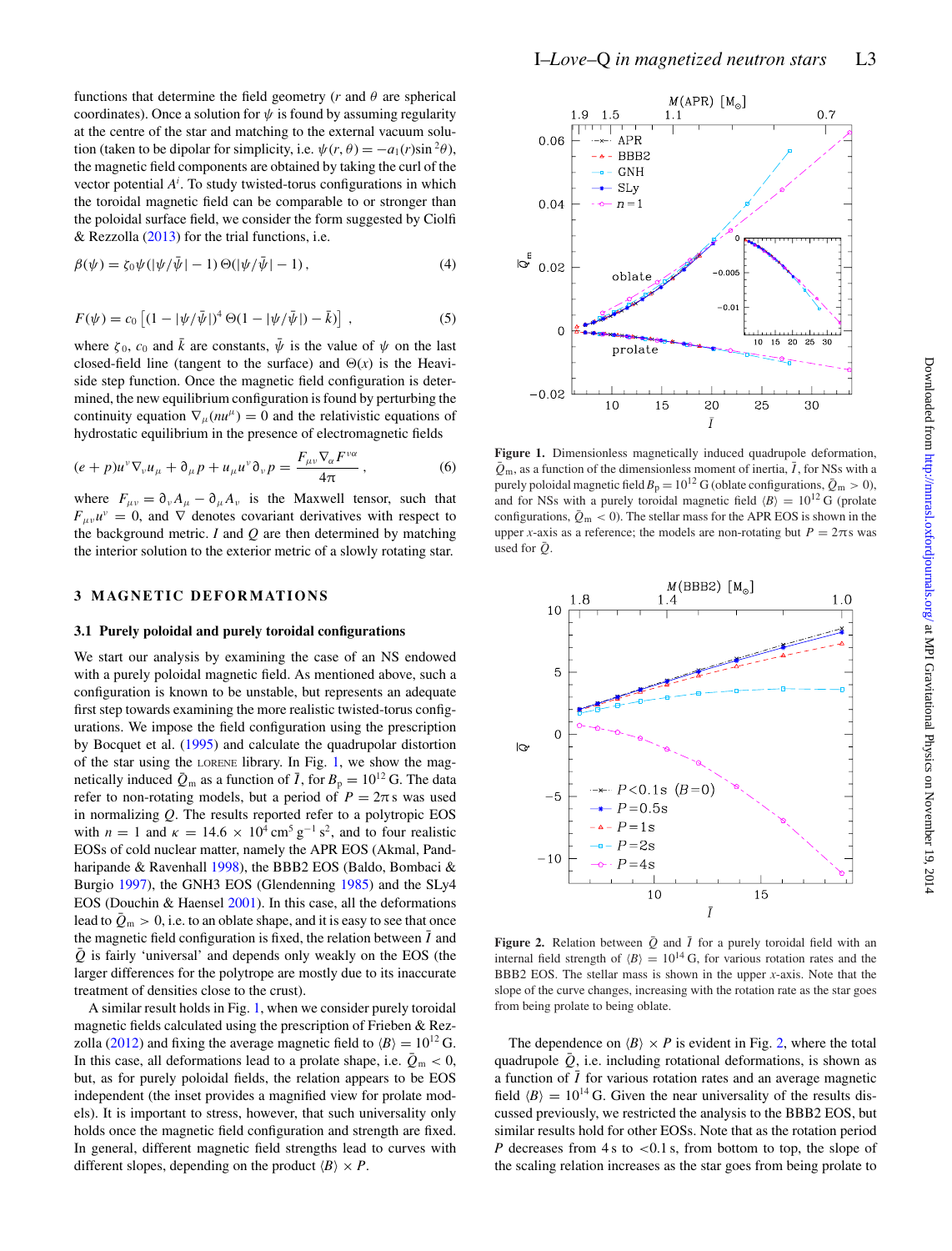being oblate. Different stars rotate at different rates and have different magnetic field strengths. The product  $\langle B \rangle \times P$  will thus change from system to system, leading to different  $\bar{I}{-}\bar{Q}$  relations. For very short periods, however, the curves no longer show any influence of the magnetic deformation and agree with the  $\overline{I} - \overline{Q}$  relation for an unmagnetized star, as the quadrupolar distortion is now dominated by rotational effects. As a result, for periods below  $\approx 0.1$  s the magnetic contribution to  $Q$  becomes negligible.

#### **3.2 Twisted-torus configuration**

We can now advance our analysis by considering more realistic twisted-torus configurations. We use equations (4) and (5) to obtain twisted-torus configurations with internal toroidal-to-total magnetic field energy ratio  $F = E_{\text{tor}}/E_{\text{m}}^{\text{int}} = 50$  per cent, a surface (polar) magnetic field strength of 5  $\times$  10<sup>12</sup> G, and  $\bar{k} = 0.25$  (cf. equation 5); while the surface field is fixed, the interior one changes from configuration to configuration, but is always  $\langle B \rangle \gtrsim 10^{13}$  G.

The results for the  $\overline{I} - \overline{Q}$  relation are summarized in the left-hand panel of Fig. [3,](#page-3-0) using different EOSs and a  $P = 10$  s normalization, (cf. Fig. [1\)](#page-2-0). In this case, the change in EOS has a considerable impact on the current distributions, and this leads to significant differences in both  $\bar{Q}$  and  $\bar{I}$ . Although the realistic EOSs show a behaviour that does not produce large variations (especially when compared to the  $n = 1$  polytrope, shown fully in the inset), the near universality of the  $\overline{I}$  -  $\overline{Q}$  relation found in Fig. [1](#page-2-0) for purely toroidal or poloidal configurations is not recovered. Note that although small,  $\bar{Q}_{\rm m}$  is effectively comparable with  $\overline{Q}_r$  at these rotation rates and magnetic field strengths.

In addition, the results depend sensitively on the changes of the overall poloidal-to-toroidal field ratio and on the prescription for the currents inside the star. These changes lead to significantly different geometries and relations between  $\overline{Q}$  and  $\overline{I}$ , as shown in the right-hand panel of Fig. [3.](#page-3-0) In this panel, the different sequences refer to different values of the parameter  $\bar{k}$ , which in turn lead to

different internal field strengths. Note that once rescaled to the same polar magnetic field strength and rotation period, the twisted-torus deformations (cf. Fig. [3\)](#page-3-0) are larger than those obtained with a purely poloidal field (cf. Fig. [1\)](#page-2-0) and the shape of the star is prolate, rather than oblate. This is due to the strong internal toroidal component of the magnetic field, which dominates the distortion for slowly rotating NSs. Finally, as comparison we also show in the right-hand panel of Fig. [3](#page-3-0) a sequence still having a surface magnetic field strength of 5  $\times$  10<sup>12</sup> G and  $\bar{k}$  = 0.25, but where 40 per cent of the magnetic energy is in the (internal) toroidal magnetic field (i.e.  $F = 0.4$ ). Also in this case the new curve has a different slope, as the poloidal contribution counters the toroidal one, leading to less prolate configurations.

Note that we have not included the effect of superconductivity in our analysis. The protons in the outer core are, however, expected to form a type II superconductor, and this can substantially alter the dynamics of the system, as the magnetic field will be expelled from the bulk of the fluid and confined to flux tubes. Simple estimates suggest that the quadrupole for a superconducting star,  $Q_s$ , is simply related to that of a 'normal' star,  $Q_n$ , by  $Q_s \approx Q_n H_1/B$ , where  $H_1$  is the lower critical field for superconductivity, expected to be around  $H_1 \approx 10^{14}$  G (Jones [1975;](#page-4-36) Easson & Pethick [1977\)](#page-4-37). While this simple scaling is approximately true for purely poloidal and toroidal magnetic fields, leading to even larger deformations than those discussed so far, the situation for general mixed poloidal/toroidal fields is generally more involved (Lander [2013a,](#page-4-38)[b\)](#page-4-39) and will be the focus of future work.

## **4 CONCLUSIONS**

We have shown that once a purely poloidal or a purely toroidal magnetic field configuration is fixed, the relation between the normalized magnetic quadrupole  $\overline{Q}$  and the normalized moment of inertia  $\overline{I}$  is nearly 'universal' and depends only weakly on the EOS, in agreement with similar conclusions reached by Yagi & Yunes

<span id="page-3-0"></span>

**Figure 3.** Left-hand panel: relation between  $\bar{Q}_m$  and  $\bar{I}$  for twisted-torus configurations with  $F = 0.5$ ,  $B_p = 5 \times 10^{12}$  G,  $\bar{k} = 0.25$  and  $P = 10$  s. Note that the star is prolate because of the strong internal toroidal field, and that the  $\overline{I} - \overline{Q}$  relation is no longer recovered. *Right-hand panel:* the same as in the left-hand panel for the APR EOS, with different sequences referring to different values of  $\bar{k}$  or different fractions of the toroidal energy. In both panels, the stellar mass for the APR EOS is shown in the upper *x*-axis as a reference.